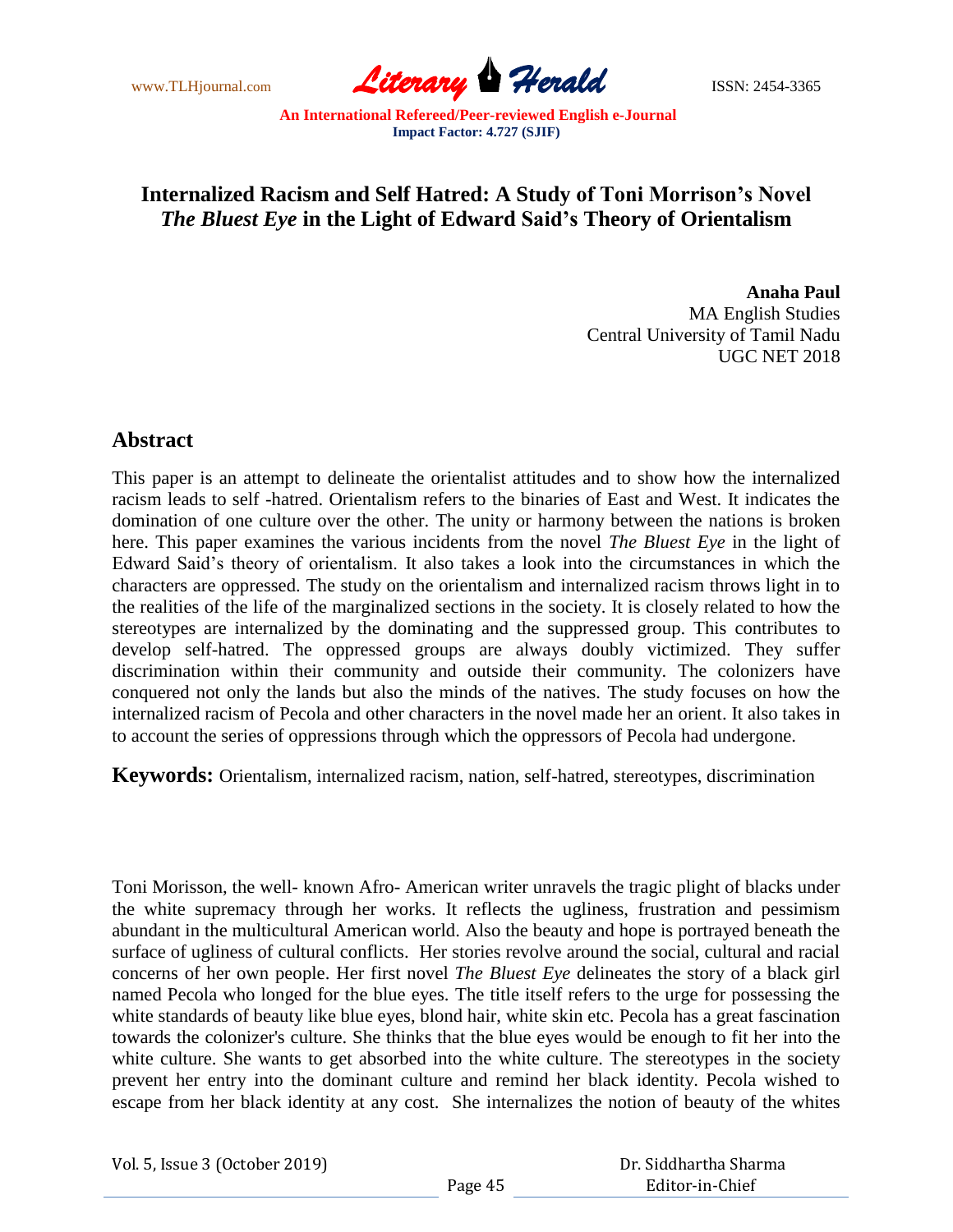

and gradually a kind of self- hatred develops in her. Her desire for the blue eyes stems from the discrimination she faces for being black. She believes that the blue eyes would be a solution to her problems but it turns out to be the sole reason for her sufferings.

 Orientalism refers to the binaries of East and West. It indicates the views held by the West about the East. The East was considered as the "other" category by the West. Said traces this tendency from the classical period to the works of renaissance and after. It shows that Orientalism is not so much a product of circumstances specific to a historical context, but something embedded deeply in western culture itself. To make it clear, Said brings out the distinction between latent and manifest Orientalism. Latent Orientalism is an unconscious positivity and manifest Orientalism consists of the stated views about Oriental phenomena. Such a distinction enables Said to emphasize that modern Orientalism, being manifests in the supremacy of American imperialism is rooted in latent Orientalism. The hostility produced by latent Orientalism is passed from one generation to another as a pillar of western culture, always viewing the East as inferior. It becomes internalized and fixed as a cultural orientation to improve the life of natives and make them civilized in the case of West. This study is intended to show how internalized racism makes the character Pecola in the novel *The Bluest Eye* an Orient.

 In post-colonial studies internalization refers to the incorporation of values of dominant culture. The internalization in *The Bluest Eye* relies extensively on traditional myths related to blackness. Beauty, order, cleanliness are often associated with whites whereas blacks are seen as unattractive, unclean, unintelligent etc. These views which the characters uphold are based on stereotypes. As Said says, West regards Orient as "irrational, depraved, child- like, different" (40). Said uses Foucault's theory of discourse in his theory of Orientalism. For Said, the colonized is a discourse. His main concern is to reveal the relationship between knowledge and power. Foucault theorized the way power is internalized by those it disempowers through ideology or language. Said appropriates Foucault's idea of discourse and power.

> I have found it useful here to employ Michel Foucault's notion of a discourse…Orientalism as a discourse one cannot possibly understand the enormously systematic discipline by which European culture was able to manage…and even produce the Orient politically, sociologically, militarily, ideologically, scientifically, and imaginatively during the post –Enlightenment period….it also tries to show that European culture gained in strength and identity by setting itself off against the Orient as a sort of surrogate and even underground self(3)

 Breedloves are othered at various levels: ontologically, socially and politically. The colonization of their minds provides an important evidence for the bad effects of Orientalism. They are forced to accept the white culture in the discourse of Orientalism and it resulted in their down fall. Pecola, along with other characters has internalized the "racialised, absolutized, and ontologically generalized aesthetic dualism" (Valkeakari 79) of the white beauty against her blackness. She prays for blue eyes every night. She has also internalized other people's views of her as "black, poor, and ugly, the antithesis of all that the society values" (Klotman 124). Pecola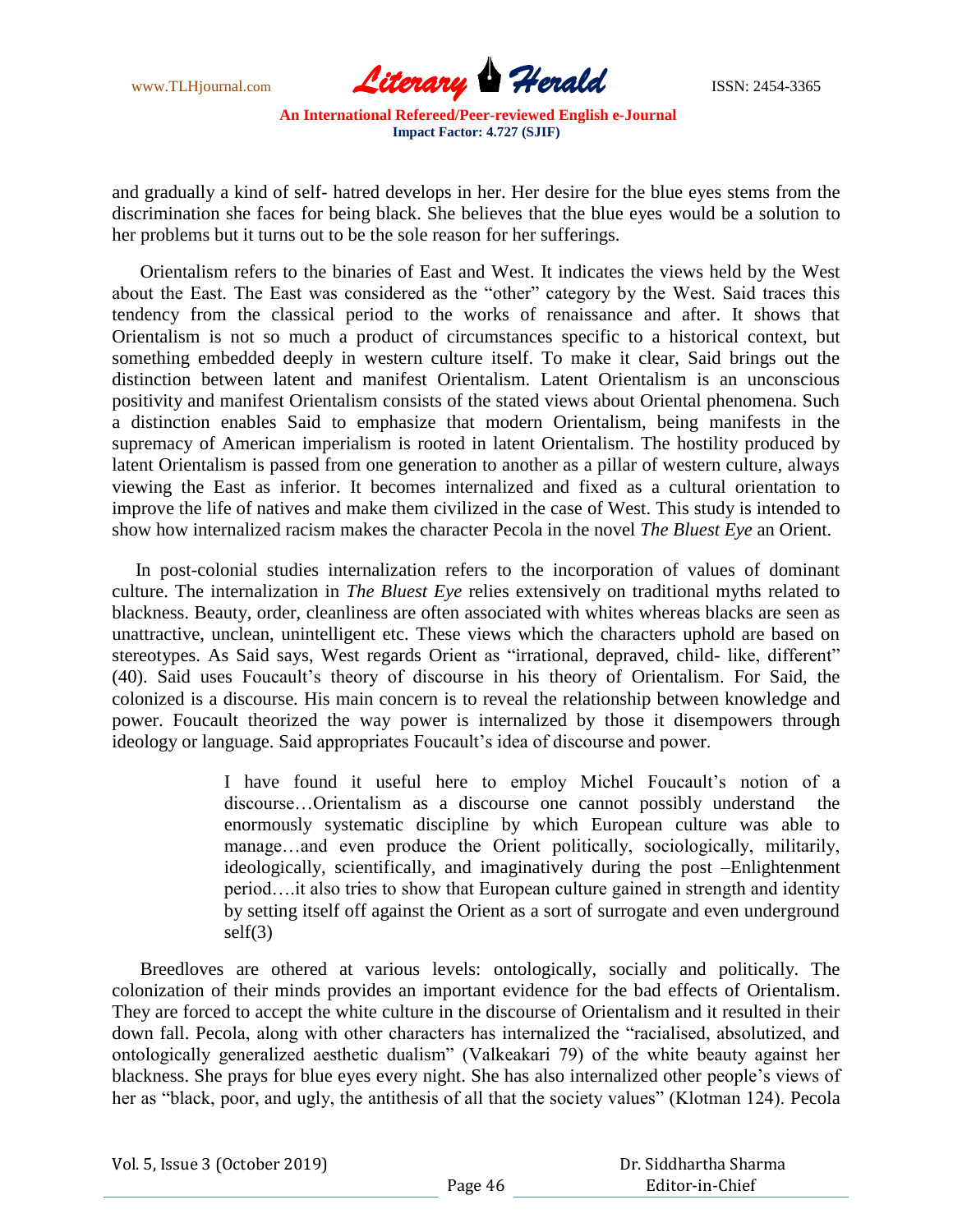

idealized Shirely Temple as the paragon of beauty. She was under the false conviction that her eyes would become blue if she ate the candy with the picture of Mary Jane on the wrapper.Many of her internalized values are influenced by her mother Pauline, who has a blind belief towards the white culture. Pauline feels that "northern coloured folk was different too. Dicty –like. No better than Whites for meanness" (Morrison 117). She is facing a kind of internal racism or the racism within the black community. Her failure to be a "proper black woman" makes her crave to be like the whites, though she hates them. From movies she internalizes the myths of stable white families, of white respectability, beauty of whites etc. She also internalizes the dualism of Christianity and it makes her see her husband Cholly as the antithesis of her own righteousness. . She is not showing motherly feelings when Pecola is raped by Cholly. She shows such feelings towards the daughter in the White's family. Pauline takes the role of ideal servant there and she soothes the little girl when she is frightened by Pecola and MacTeer girls. Pecola was born against her fantasy. She even beats Pecola for making the child cry. This is how the Orientalist binaries work on the mind of the suppressed. Her own family and culture becomes the other for her when she falls into the stereotype of the "ideal servant". The internalization is evident when the narrator says,

> You looked at them and wondered why they are so ugly; you looked closely and could not find the source. Then you realized that it came from conviction, their conviction. It was as though some mysteries all-knowing master had given each one a cloak of ugliness to wear, and they had each accepted it without question. The master had said, "you are ugly people". They had looked about themselves and saw nothing to contradict the statement; saw, in fact, support for it leaning at them from every billboard, every movie, every glance. "Yes", they had said. "You are right". And they took the ugliness in their hands, threw it as a mantle over them, and went about the world with it (39)

 These lines reveal the Orientalist attitudes and hegemonic furtherance of racial stereotypes to degrade and suppress the natives. The white superiority and black inferiority occurs at the cost of conscious negation and observation of the spiritual, ontological and epistemological realities of the blacks. This underlines Saidian position about how Orientalism imbues certain negative characteristics in the minds of the colonized people. The novel presents Pauline Breedlove as the scapegoat of movies and both Cholly and Pecola are the victims of oriental gaze. Pecola is looked at and judged from a racist or orientalist perspective both by whites and blacks. Jean Paul Sartre in his book *Being and Nothingness* delineates how the formulations of self and other happen through the look or gaze. He says,

> One way that I acknowledge the existence of the "other" is the le-regard or the "look" of the other defines me, puts me in the context of his vision, and grants me an identity, the "look" makes me aware of "my self" as perceived by the "other". I become aware of the fact that to the other i am an "object", i am an "object", i am a thing. It serves as a vehicle through which i am judged and labeled. The look threatens by ignoring my free subjectivity... (266)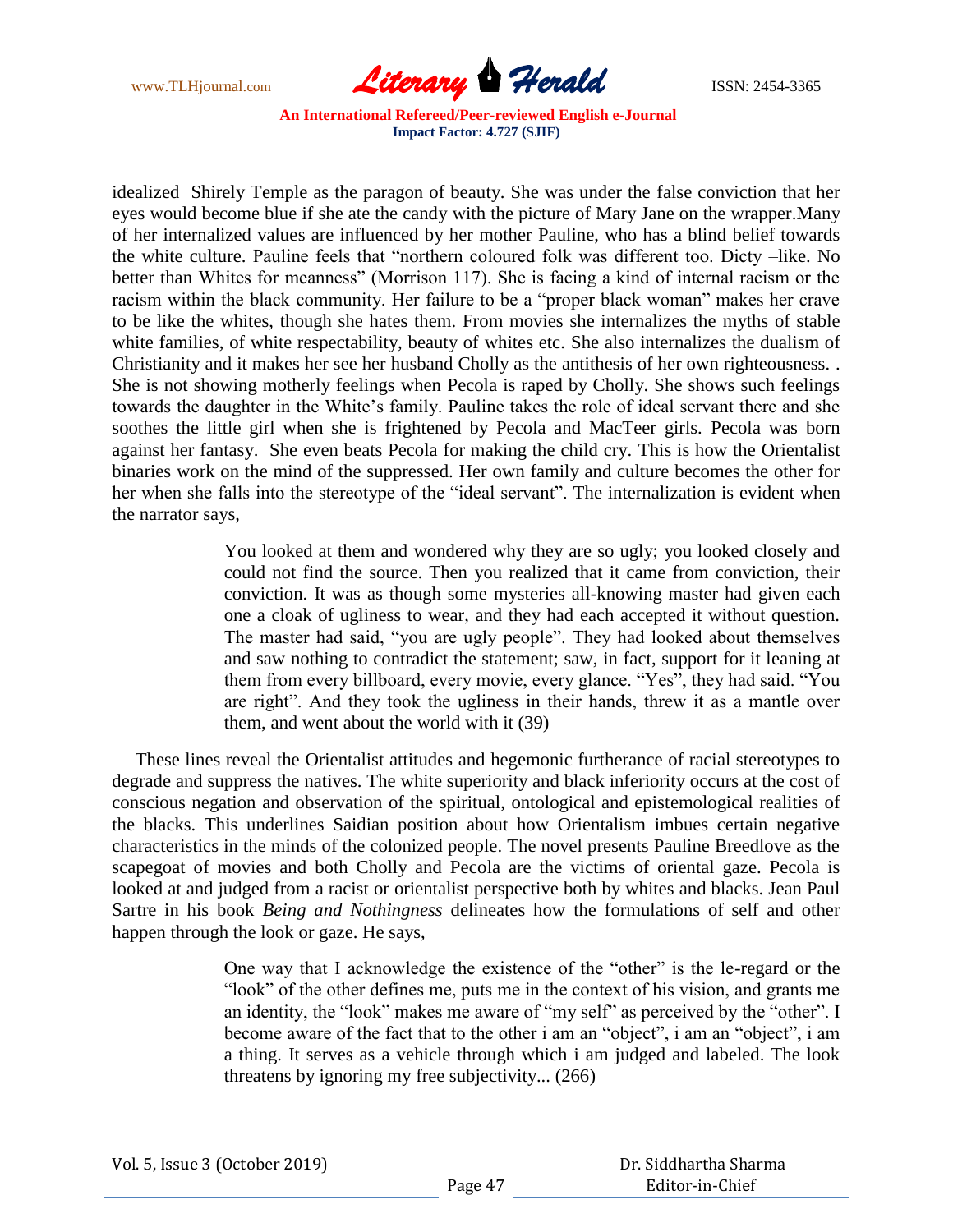

 The internalized racism also leads to self- hatred. Cholly's rape of his daughter Pecola is a manifestation of his inner struggle and hatred. The rape exposes Cholly's painful memories of his humiliating sexual experience with Darlene and the passion he felt for Pauline years ago. In his drunken stupor he confuses his previous passion for Pauline with Pecola who was standing on one foot and was scratching her toe. It resembled the act of Pauline when he first met her. Cholly's hatred for women is because of the painful memories of his past. His hatred for women is then extended to Pauline and Pecola. His self-hatred is also seen when he tries to hide himself from his father. Pecola's self -hatred is the consequence of the people's rejection. It is also the result of the awareness of her invisibility in the community. When she goes to the candy store of Mr. Yakobowski, a white immigrant, he denies her- self. "He does not see her, because for him there is nothing to see" (48). For Geraldine shame and internalized racial self –hatred are motivating factors. She is a middle class black woman obsessed with distinguishing her family from lower blacks. It is her self- hatred which makes her avoid all reminders of her African heritage. She is afraid and repulsive when she sees Pecola in her house. For her, Pecola represents everything she despises. This incident strengthens Pecola's belief that she is ugly and she would be accepted by everybody if she possesses blue eyes. She seeks the help of the local mystic Soaphead Church and he tricks her into killing a dog which he hates. He poisons the meat and makes her believe that she will get blue eyes if the dog reacts strangely. He is of mixed origin and he internalized the white's purity and cleanliness. He associates the dog's uncleanliness with his own blackness and that makes him to kill the dog. Soaphead Church, like his ancestors uses the power gained through his white heritage to exploit Pecola for his own ends.

 The psychological mechanism of internalized racism is based on the cycle of oppressions. Their mind set is colonized because of the internalized racism. The cycle of oppression affects people whether they assumed the role of oppressor or oppressed. The child who grows in the oppressive system would attain the role of oppressed in the beginning and later the role of oppressor in his adult stage. In the novel, the oppressors of Pecola have themselves undergone racist ideology or series of oppressions. People are not born with the tendency to hurt others. They are taught to do so when they themselves are hurt. Pauline is the best example for this. Pauline adopts the role of oppressor in the discourse of physical beauty. Pecola is thus born with this ideology of racialized beauty. The colonizers impose power on the colonized not only physically but also mentally. At the physical level Pecola is suppressed by her own parents. Mentally she is suppressed by the white culture. The colonizers oppressed her not only on the basis of color of the skin but also mentally. Thus the internalized racism of Pecola and other characters in the novel strengthens their inferiority. Not only the colonizers, but also the colonized consider themselves as inferior. This gradually leads to the Orientalist attitudes of the Whites. All the characters in the novel are silenced. The colonizers do not pay any attention to what the colonized want to say. This resembles Spivak's idea that the subaltern cannot speak. They have the ability to speak but others do not have the patience to listen to them. Both Pauline and the whites do not want to listen to Pecola about her rape. She is a doubly oppressed woman. Her parents and whites treat her with Orientalist attitude.

 Dr. Siddhartha Sharma Editor-in-Chief